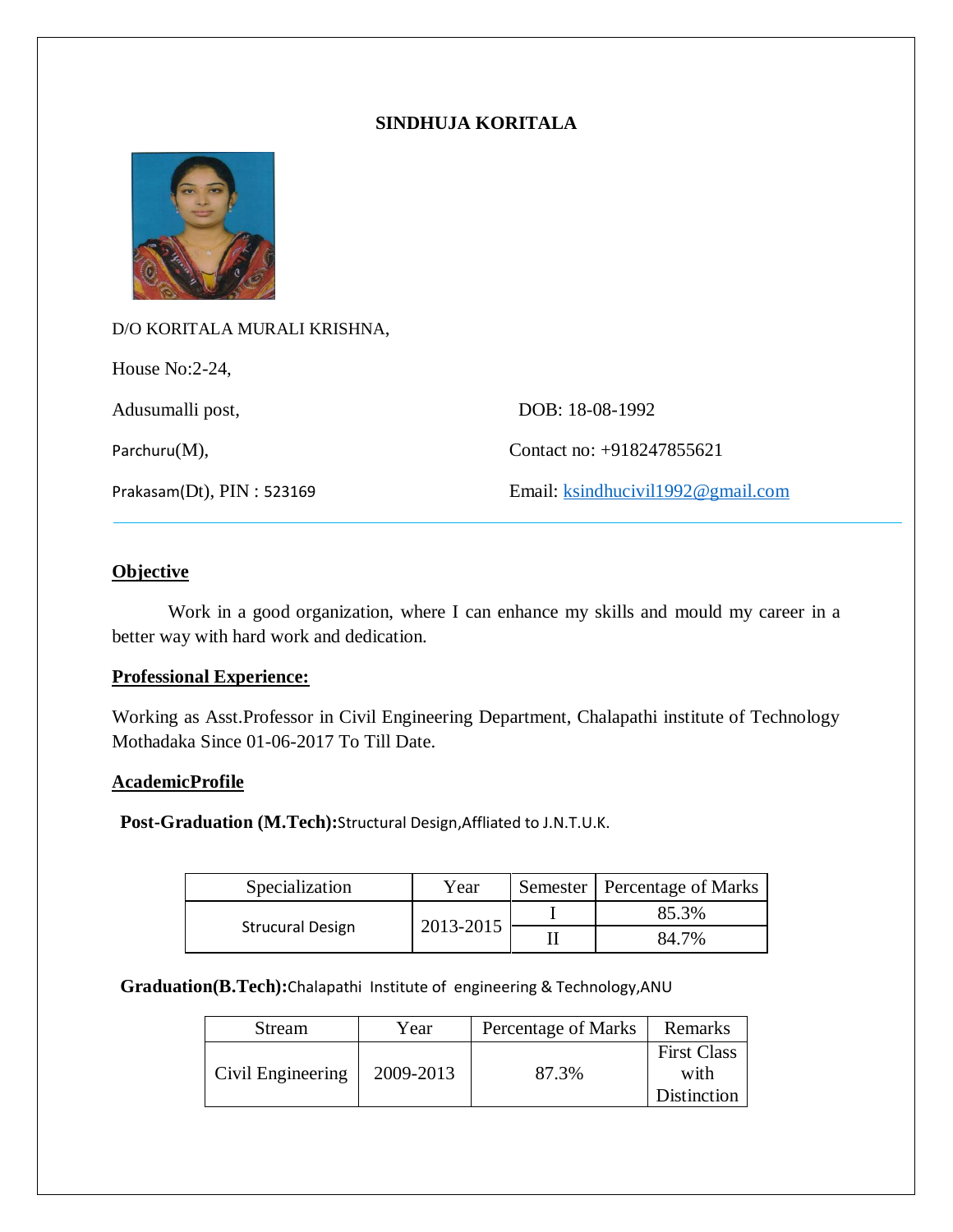# **Pre-Graduation:**

- Completed intermediate in 2009 with a percentage of **89** from Pratibha junior college,Pedanandipadu, Guntur(Dt).
- Completed SSC in 2007 with a percentage of **80.2** from Z.P.H.School ,Adusumalli.

# **Technical skills**

- Auto CAD
- STAAD Pro
- MS Project

# **Projects**

**M.Tech Project:**Design of Commercial Buildings.

**B.Techfinalproject:**Soil Stabilization with Lime, Cement and Calcium Chloride.

**Technicalpaperpresentations:**Sky Bus Metro, Maglev Technology, Green Buildings..

**Experience:**1. I worked 2 years in **Nri Institute of Technology**, Guntur.(2015-17) 2. I have been working as an Assistant Professor in **CHALAPATHI INSTITUTE OF** 

**TECHNOLOGY**, Mothadaka, Guntur from june 2017 to Till date.

# **Subjects Taught:**

| <b>Strength Of Materials-I</b>         | Transportation engineering-i<br>v                                                      |
|----------------------------------------|----------------------------------------------------------------------------------------|
| <b>Strength Of Materials-II</b>        | Soil dynamics and machine                                                              |
| $\checkmark$                           | foundations                                                                            |
| Design and drawing of steel structures | Concrete technology                                                                    |
| v                                      | v.                                                                                     |
| Structural analysis-i                  | Design of reinforced concrete                                                          |
| ✓                                      | structures                                                                             |
| Geotechnical engineering-i             | Water resources engineering-ii                                                         |
| ✓                                      | v                                                                                      |
| Structural analysis-ii<br>✓            | Labs (strength of materials,<br>v<br>geotechnical engineering, concrete<br>technology) |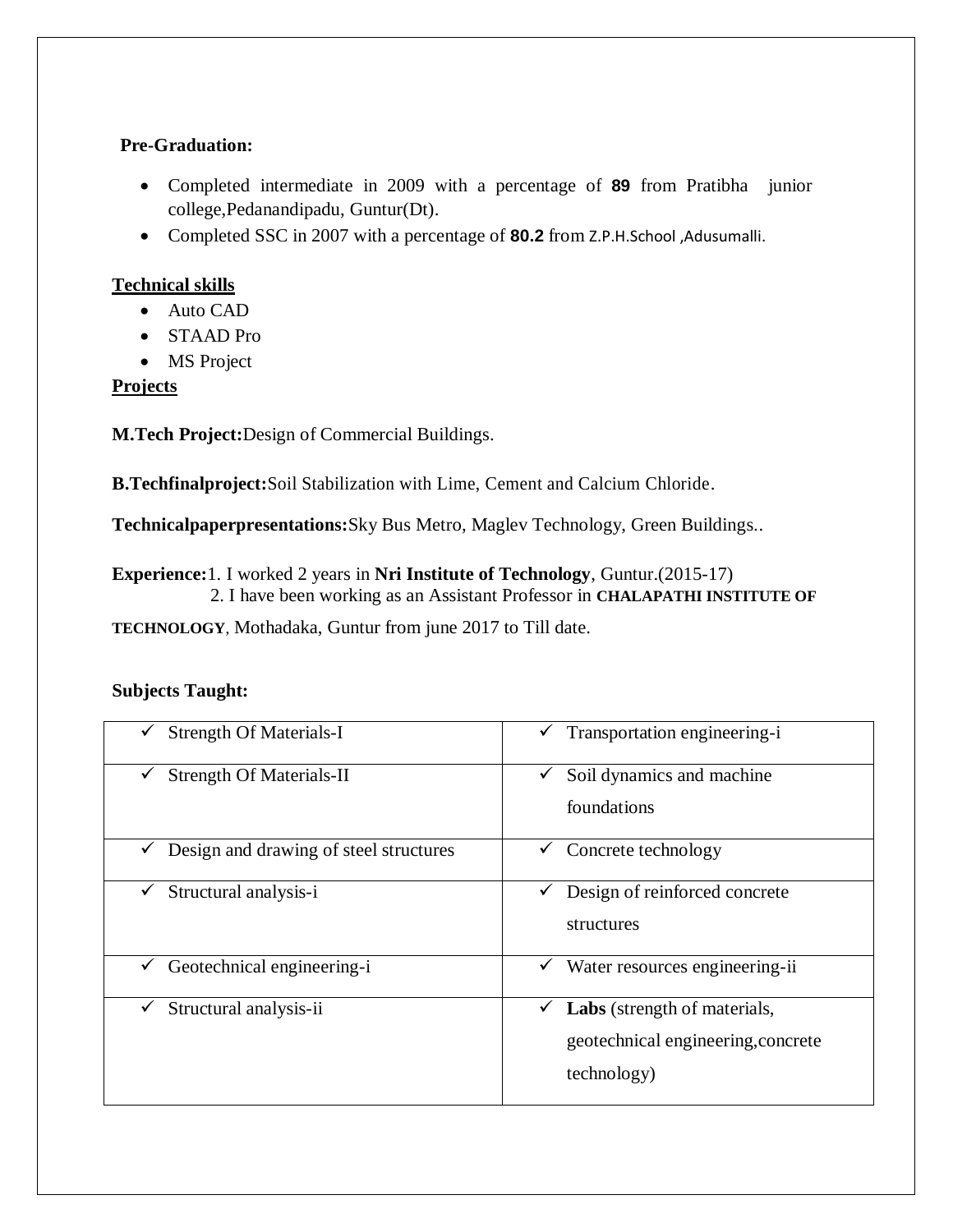#### **Project works guided:**

- $\checkmark$  **B.TECH:** I had guided the project work under the title of "ANALYSIS & DESIGN OF MULTI STORIED BUILDING".
- $\checkmark$  I had guided the project work under the title of "ANALYSIS & DESIGN OF 300 BED MULTI SPECIALITY HOSPITAL BUILDING".
- $\checkmark$  I had guided the project work under the title of "ANALYSIS & DESIGN OF RESIDENTIAL BUILDING".
- I HAD GUIDED THE PROJRCT WORK UNDER THE TITLE OF "ANALYSIS AND DESIGN OF TRANSITION TOWERS.
- I HAD GUIDED THE PROJRCT WORK UNDER THE TITLE OF "ANALYSIS AND DESIGN OF SHEAR WALLS.
- **MTECH:**I Had Guided The Project Work Under The Title Of "SEISMIC ANALYSIS OF TALL BUILDINGS USING SHEAR WALLS".
- I Had Guided The Project Work Under The Title Of " MINIMUM SIZE OF MULTY STRUCTURE IN TERMS OF LATERAL LOADS
- $\checkmark$  I Had Guided The Project Work Under The Title Of "STRENGTH PROPERTIES OF GEOPOLYMER CONCRETE WITH FLY ASH ''.

#### **JOURNALS:**

**1.**A journal published in **TEST ENGINEERING & MANAGEMENT** with a title of "Experimental Investigation of Concrete with Glass Fiber and Supplementary Cementitious Material"

**2.**A journal published in **TEST ENGINEERING & MANAGEMENT** with a title of "An Experimental Investigation On Fly Ash Based Geopolymer Concrete"